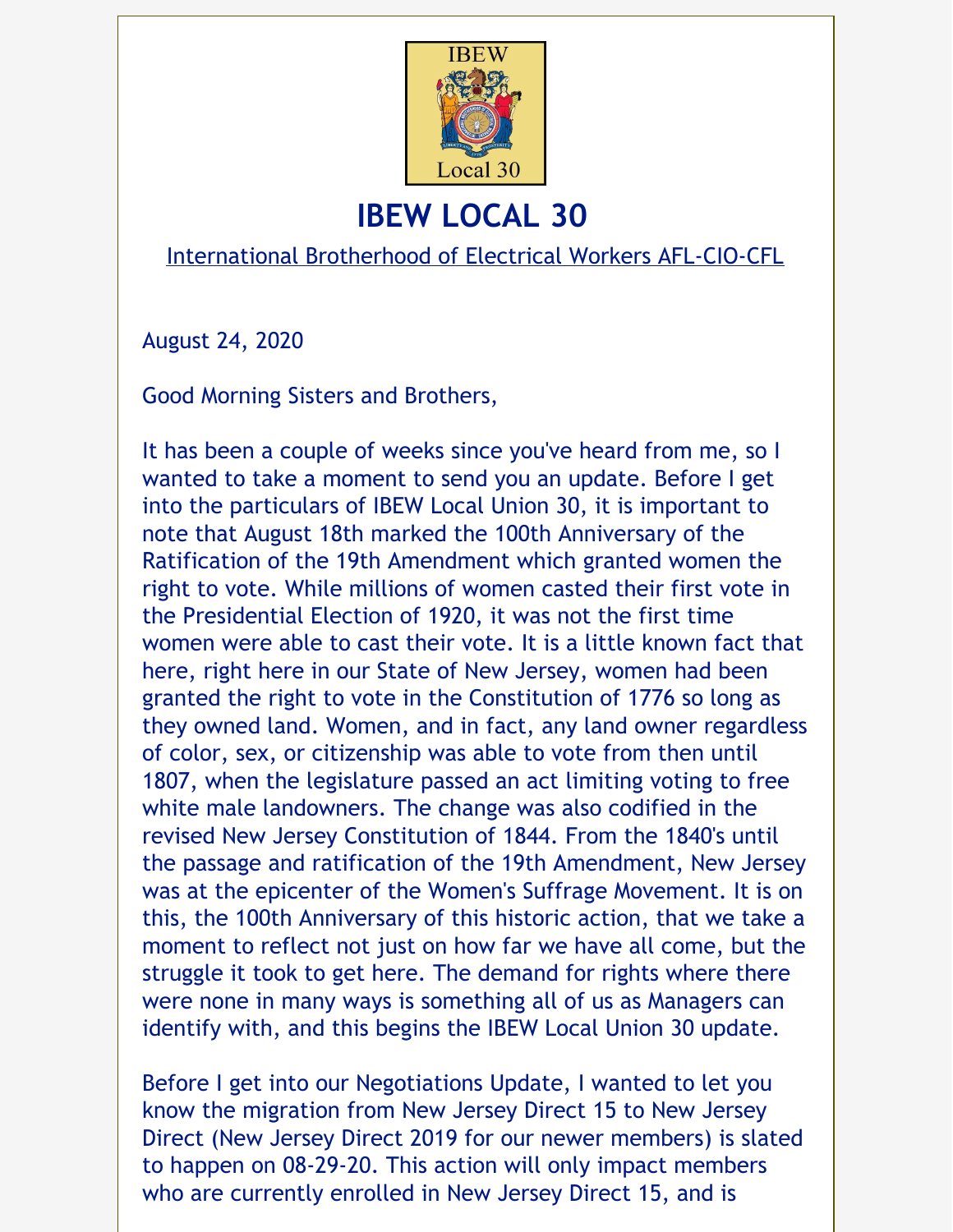consistent with the terms of the agreement we ratified in January. If you are not currently in New Jersey Direct 15, this change will not impact you! If you want to keep your non-New Jersey Direct plan, you can. If you want to change over, you will have the chance to change your health insurance during open enrollment in October. Since some of you are hearing about this for the first time by reading this update, we are also sending the announcement we received from the Governor's Office on Employee Relations (GOER) on 08-20-20. Click [here](https://files.constantcontact.com/8b099a83501/35fcfeb6-fa33-4787-b871-29653d77cdde.pdf) to read the SHBP annoucement.

As far as this being done on short notice, the first I knew about this action happened on the evening of 08-19. One of our members texted me to let me know their child received a memo about the change in benefits that afternoon. I reached out to GOER first thing on 08-20 and was told that even they had no idea it was coming. See them not knowing! Look, I was born at night, but I was not born last night. Regardless, I would have liked to have had the news earlier so that Local 30 could get ahead of it and provide information to you. After all, this is the change we agreed to in January and with its arrival will come a significant savings to our members with NJ Direct 15. Just as I had indicated in my last update concerning pay issues, and especially Special Project Rates, if you have questions about your Health Benefit changes please start with Human Resources folks first. It isn't that we don't want to help you, but often they can communicate answers to you much faster than they will communicate them to us.

With that said, our negotiations remain ongoing. This Union continues to communicate our past and current sacrifices especially in terms of our contributions under Public Law 78 as well as with the tasks we are assigned to perform every single day. At some point, though, there will be something for us to bring to you for a vote. The Executive Board discussed the mechanics of how we'll vote, and it will most likely be by mail. So, when we have something for you to vote upon, there will be a series of "meetings" either tele or limited in person, as well as an information packet which will accompany your ballot. We will be sure to provide you with information about whatever the proposal might be, as well as the time to answer your questions and address your concerns. If you've ever been to a contract ratification session you know that we are serious about making sure that you have all of the facts so that you'll be able to make